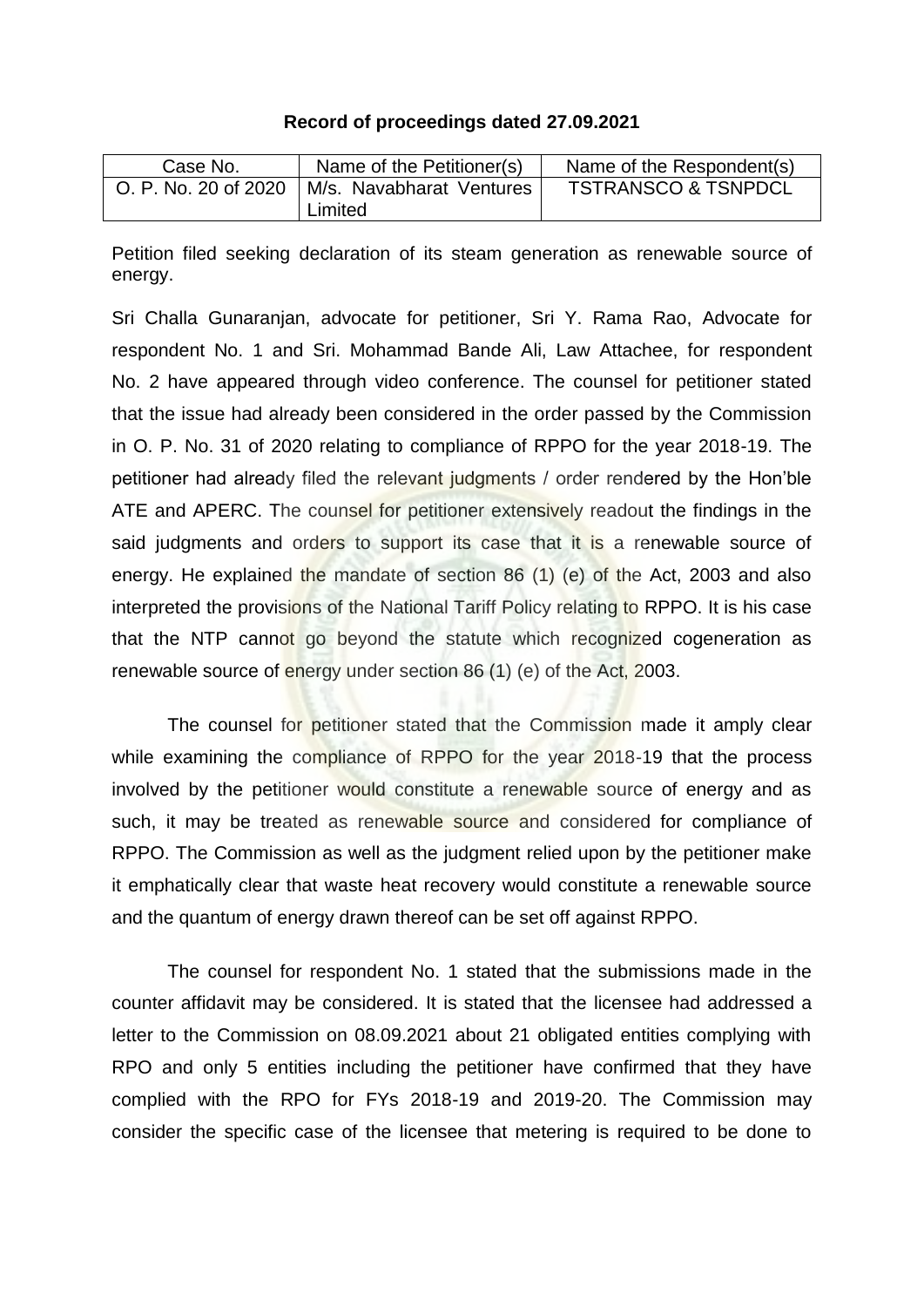identify the quantum of RPO complied with from the renewable sources, if it is technically feasible.

The counsel for petitioner stated that though, metering of energy generated from renewable energy generating plant is not feasible, the Commission may examined the technicality of the same. Having heard the submissions of the parties, the matter is reserved for orders.

| $Sd$ -   | $Sd$ -                                             | Sd                             |
|----------|----------------------------------------------------|--------------------------------|
| Member   | Member                                             | Chairman                       |
|          |                                                    |                                |
| Case No. | Name of the Petitioner(s)                          | Name of the Respondent(s)      |
|          | O. P. No. 21 of 2021   M/s. The India Cements Ltd. | <b>TSTRANSCO &amp; TSSPDCL</b> |

Petition filed seeking accreditation of its waste heat recovery system as renewable source.

Sri Challa Gunaranjan, Advocate for the petitioner and Sri Mohammad Bande Ali, Law Attachee for respondents have appeared through video conference. The counsel for petitioner and the representative of the respondents stated that the submissions made in O. P. No. 20 of 2020 are applicable to this case also. In view of the above, the matter is reserved for orders.

| $Sd$ -<br>Member     | $Sd$ -<br>Member                                  | Sd<br>Chairman                 |
|----------------------|---------------------------------------------------|--------------------------------|
| Case No.             | Name of the Petitioner(s)                         | Name of the Respondent(s)      |
| O. P. No. 22 of 2021 | M/s. My Home Industries<br><b>Private Limited</b> | <b>TSTRANSCO &amp; TSSPDCL</b> |

Petition filed Seeking accreditation of its waste heat recovery system as renewable source.

Sri Challa Gunaranjan, Advocate for the petitioner and Sri Mohammad Bande Ali, Law Attachee for respondents have appeared through video conference. The counsel for petitioner and the representative of the respondents stated that the submissions made in O. P. No. 20 of 2020 are applicable to this case also. In view of the above, the matter is reserved for orders.

| Sd     | Sd/-   | Sd/-     |
|--------|--------|----------|
| Member | Member | Chairman |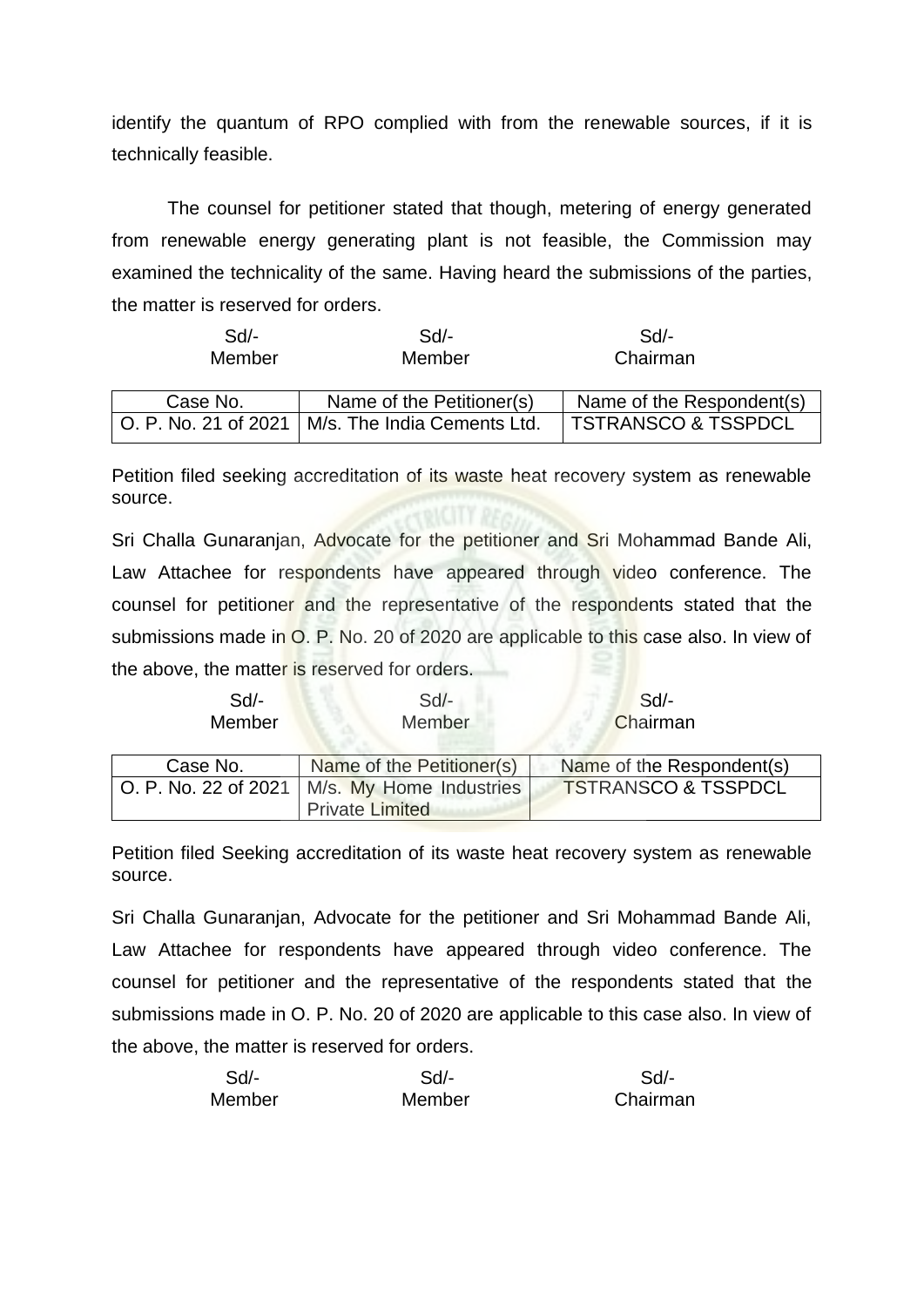| Case No. | Name of the Petitioner(s) | Name of the Respondent(s)                                                      |
|----------|---------------------------|--------------------------------------------------------------------------------|
|          |                           | O. P. No. 23 of 2021   M/s. Prashanth Narayan G   TSTRANSCO, its CGM (Comml. & |
|          | (PNG)                     | RA ) & TSSPDCL                                                                 |

Petition filed seeking directions to the respondents to approve long term open access (LTOA).

Sri. Challa Gunaranjan, Advocate for petitioner, Sri Y. Rama Rao, Advocate for respondent Nos. 1 and 2 and Sri Mohammad Bande Ali, Law Attachee for respondent No. 3 have appeared through video conference. The counsel for the petitioner stated that the petition is filed allowing LTOA and an application for the said purpose was made to the concerned officer in the year 2019, but till date no response has been given in the matter. The petitioner intends to undertake third party sale. Earlier, the petitioner had sought for STOA and it was allowed intermittent spells till the year 2017. It is now stated that there is no technical feasibility. The competent authority is bound to decide the application on LTOA within the time specified, but the same had not been complied with as per the regulation.

The counsel for the petitioner stated that however, subsequent to the filing of the present petition, there are certain developments including the signing of an agreement by the parties. Therefore, the matter may be adjourned for short date. The representative of the respondent No. 3 stated that the statement made by the counsel for petitioner is in the process and he will be able to report by the next date of hearing. The counsel for respondent Nos. 1 and 2 agreed with the submissions of the representative for respondent No. 3. Accordingly, the matter is adjourned so as to enable the parties to confirm the status of the matter.

Call on 28.10.2021 at 11.30 A.M.

| Sd<br>Member         | Sd<br>Member              | Sd<br>Chairman                                 |
|----------------------|---------------------------|------------------------------------------------|
| Case No.             | Name of the Petitioner(s) | Name of the Respondent(s)                      |
| O. P. No. 3 of 2021  |                           | M/s. REI Power Bazaar   TSTRANSCO, TSDISCOMs & |
|                      | <b>Private Limited</b>    | <b>TSGENCO</b>                                 |
| I. A. No. 29 of 2017 |                           |                                                |

Petition filed seeking to establish power market (power exchange) in the State of Telangana U/s 86 (1) (k) r/w Sec. 66 of the Act, 2003.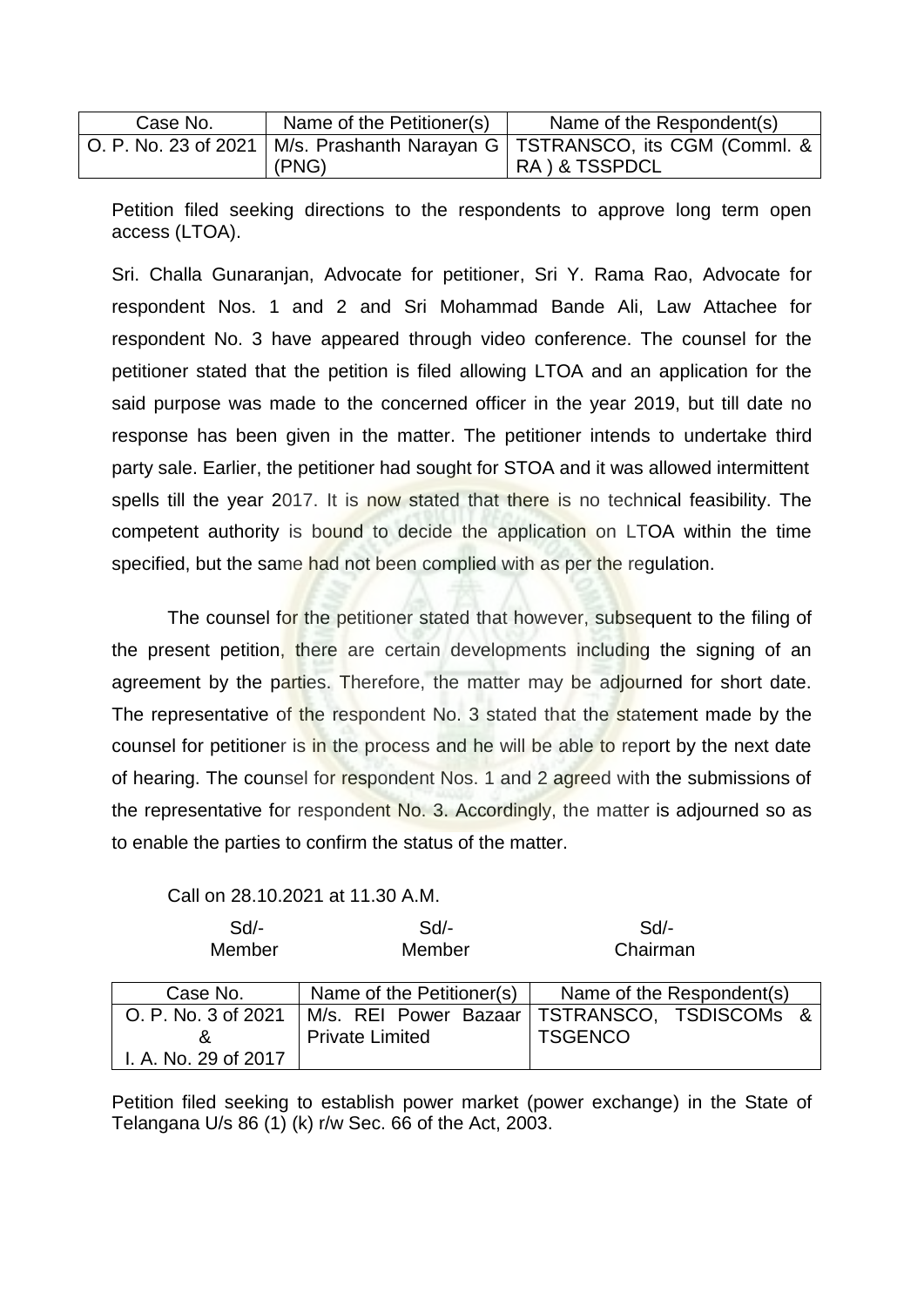I. A. filed seeking to receive documents on file for consideration of the original petition.

Sri M. Abhinay Reddy, Advocate representing Sri P. Vikram, counsel for the petitioner and Sri. D. N. Sarma, OSD (Legal & Commercial) for the respondents have appeared through video conference. The advocate representing the counsel for petitioner stated that the petitioner needs further time for filing another interlocutory application. He is awaiting the papers after due signature from the party and therefore, the matter may be taken up next week. The Commission pointed out that the matter had been adjourned several times and therefore, the matter may be proceeded with. The advocate representing the counsel for petitioner stated that the adjournment of the case is necessary, as otherwise the petitioner will suffer irreparable loss.

The Commission having notice that there were several adjournments in the matter, agreed to adjournment on payment of costs. Accordingly, the matter is adjourned on payment of Rs. 10,000/- as costs to a nongovernment organization involved in social service, whose details will be furnished by the office of the Commission. The counsel for petitioner shall deposit the amount and communicate the details of payment to the office of the Commission. The matter stands adjourned.

| $Sd$ -<br>Member     | $Sd$ -<br>Member          | Sd<br>Chairman                 |
|----------------------|---------------------------|--------------------------------|
| Case No.             | Name of the Petitioner(s) | Name of the Respondent(s)      |
| O. P. No. 26 of 2021 | M/s. MSN Laboratories     | <b>TSSLDC, TSTRANSCO &amp;</b> |
|                      | <b>Private Limited</b>    | <b>TSSPDCL</b>                 |

Petition filed seeking no objection certificate for procurement of power under STOA.

Sri S. Ravi, Senior Advocate representing Sri. Uma Shankar, Advocate for petitioner, Sri Y. Rama Rao, Advocate for respondent Nos.1 and 2 and Sri Mohammad Bande Ali, Law Attachee for respondent No. 3 have appeared through video conference. The senior advocate appearing on behalf of the counsel for petitioner stated that the matter is relating to refusal to grant short term open access. The licensee had refused the request of the petitioner on the ground that there is constraint in the corridor. It is contrary to the action of the licensees earlier. The petitioner has relied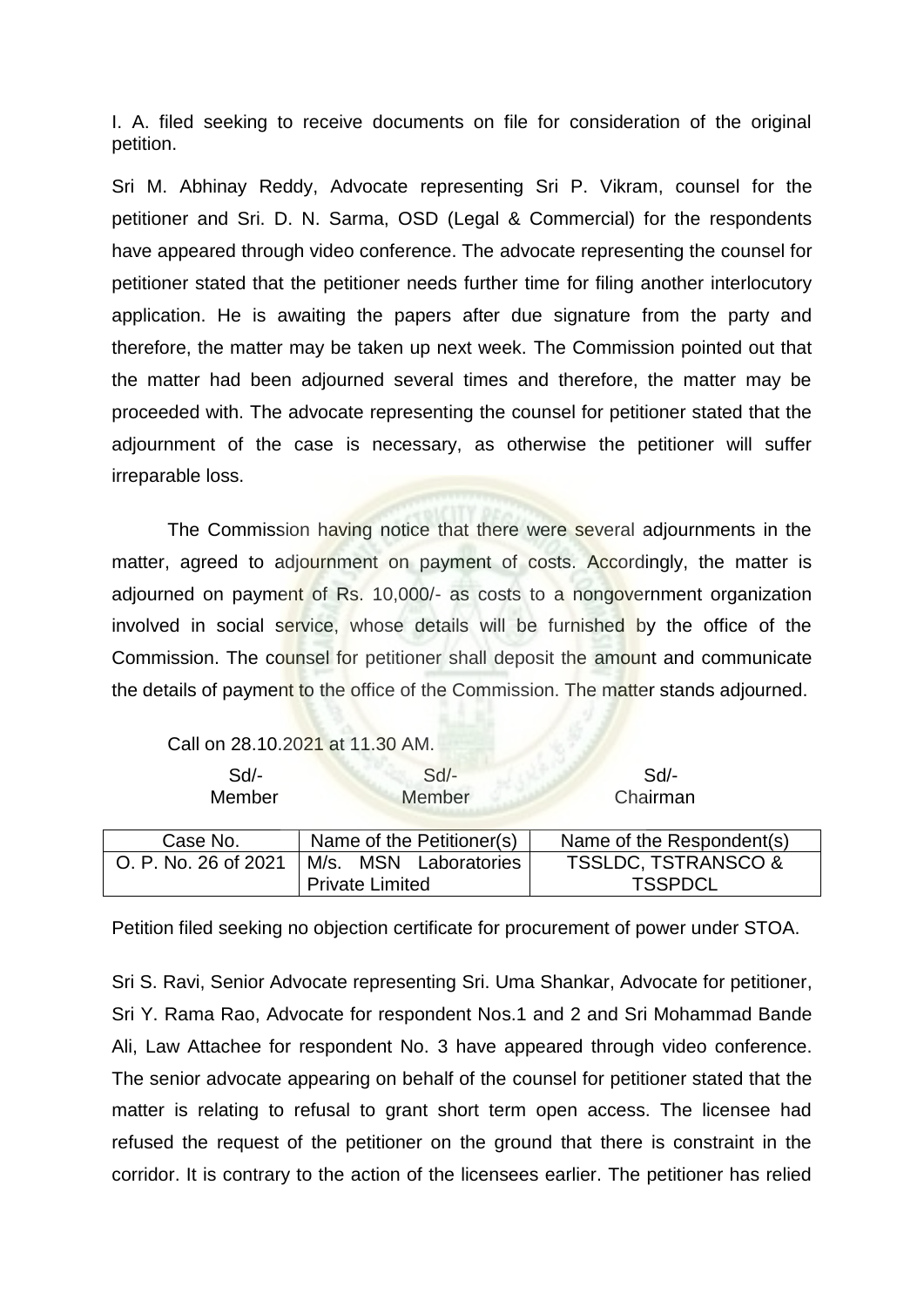on the order of this Commission in O. P. No. 25 of 2020 as also orders passed by the Hon'ble High Court and stated that the petitioner is entitled to the relief as prayed for. The counter affidavit filed on behalf of the respondent No. 3 merely reiterates the reply given by them at the time of refusal of open access. The same is uncalled for. The licensee cannot distinguish and discriminate between several companies.

The representative of respondent No. 3 stated that the judgment of the Hon'ble High Court as well as the order of the Commission are not relevant and not applicable to this case as the same were passed in the given set of circumstances. In this case, the petitioner has been informed clearly applying the technical principles as stated in its counter affidavit. The technical feasibility noticed in the case of the petitioner is that the licensee is constrained not to allow open access due to overloading of the corridor. The representative of the respondent No. 3 reiterated the contents of the counter affidavit.

The counsel for respondent Nos. 1 and 2 stated that apart from technicalities the matter has to be examined in the context of section 42 of the Electricity Act, 2003 and the mandate set out to this Commission and the other authorities. The respondents have to function within the purview of the statute and the regulations thereof. The counsel for the respondents stated that the Commission had provided the mechanism under which open access is to be allowed and as such, the respondents have acted in accordance with the same. They have also offered the reasons for refusing the STOA. Accordingly, the matter may be rejected.

The counsel for petitioner stated that the statute requires non-discriminatory open access, which is not seen in this case. Accordingly, having heard the submissions of the parties, the matter is reserved for orders.

| Sd                                  | $Sd$ -                    | Sd                            |
|-------------------------------------|---------------------------|-------------------------------|
| Member                              | Member                    | Chairman                      |
|                                     |                           |                               |
| Case No.                            | Name of the Petitioner(s) | Name of the Respondent(s)     |
| R. P. (SR) No. 28 of 2017   TSGENCO |                           | <b>TSDISCOMs &amp; ESCOMs</b> |
|                                     |                           |                               |
| O. P. No. 26 of 2016                |                           |                               |

Review petition filed seeking review of the order dated 05.06.2017 in O. P. No. 26 of 2016 passed by the Commission regarding determination of tariff for GENCO stations.